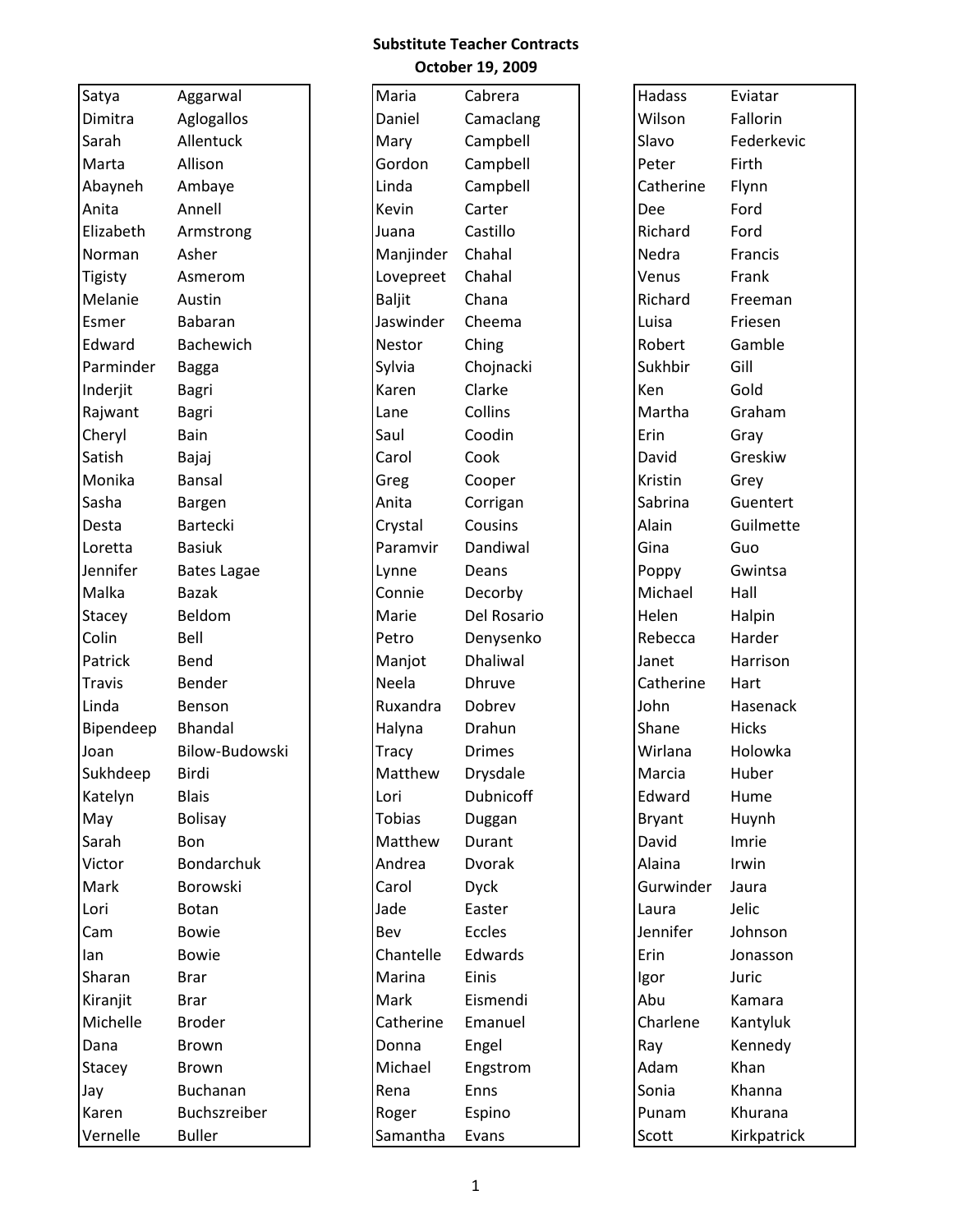## **Substitute Teacher Contracts October 19, 2009**

| Agatha       | Klassen       | Viktor         | Messejnikov   | Johnson       | Ramla  |
|--------------|---------------|----------------|---------------|---------------|--------|
| Henry        | Klassen       | Jay            | Meyer         | Rachelle      | Regni  |
| Donald       | Kluchnik      | Dragica        | Milidrag      | Allan         | Reich  |
| Evgenia      | Konikov       | Stephanie      | Miller        | Shira         | Reich  |
| Sandra-Lee   | Konrad        | Larisa         | Moniz         | Ryan          | Reid   |
| Syd          | Korsunsky     | Elizabeth      | Moore         | Naomi         | Reim   |
| Charlotte    | Kowalchuk     | Ethelene       | Muer          | Matthew       | Reis   |
| Jason        | Kozyra        | Jagmeet        | Multani       | Judy          | Rekru  |
| Lina         | La Rosa       | Casandra       | Nagriblanko   | Sandy         | Rekru  |
| Georgette    | Labossiere    | Norma Lee      | Nelson        | Kevin         | Remp   |
| Richard      | Labun         | Daniel         | <b>Nemis</b>  | Russell       | Renni  |
| Dina         | Laforges      | Shireen        | Nevistiuk     | Jonathan      | Rhod   |
| Reesa        | Langhans      | Kitty          | <b>Ng</b>     | Robert        | Richn  |
| Rae          | Leaden        | <b>Bridget</b> | Ngegba        | Gianfranco    | Riva   |
| Dennis       | Leneveu       | William        | Nickel        | Gerald        | Rosne  |
| <b>Brent</b> | Leschyson     | Kimberly       | Niesink       | Jim           | Ross   |
| Frank        | Leskovjan     | <b>Didier</b>  | Noudoda       | Victor        | Rybal  |
| Helen        | Lesser        | Peter          | Oakes-Munro   | Devin         | Rychl  |
| Odesa        | Lewis-Coutain | Kenneth        | Obirek        | Maria         | Salaza |
| Amritpal     | Lotey         | Maranda        | Obradovic     | Catherine     | Salter |
| Tim          | Lutz          | <b>Bruce</b>   | Okrainec      | Inderjit      | Sandh  |
| Alison       | Lynch         | Adam           | Oleksiw       | Sukhbir       | Sandh  |
| Kuljinder    | Maan          | Angelina       | Olivier-Job   | Les           | Sante  |
| Maria        | Manacsa       | Maria          | Orobko        | Leslie        | Saray  |
| Rupinder     | Mann          | Resa           | Ostrove       | Pam           | Sauno  |
| John         | Mantolino     | Glen           | Palmer        | Laura         | Sayda  |
| Leslie       | Marnoch       | Harpreet       | Panag         | Bill          | Scher  |
| Kirsten      | Marquardson   | Jin-Hee        | Park          | Tricia        | Schult |
| Kristine     | Marshall      | Shirley        | Parker-Creasy | Jessica       | Schwa  |
| Kathryn      | Maslanka      | Tatsiana       | Parybak       | Khamsing      | Sengk  |
| Daniel       | Mathen        | Carol          | Pashko        | Ray           | Serwy  |
| Janice       | Matthewman    | Correna        | Peck          | Leonard       | Shapi  |
| Zenovia      | Maximiuk      | Porfiria       | Pedrina       | Cory          | Shapi  |
| Jeffrey      | McCarron      | Jamie          | Pereira       | David         | Sharp  |
| Terry        | McCartney     | Ginny          | Peristy       | Neil          | Shepp  |
| Nadine       | McCaughan     | Keith          | Peters        | Peter         | Shern  |
| Jacqueline   | McDonald      | Paul           | Piirik        | Loree         | Shino  |
| Niall        | McFadyen      | Maria          | Pikta         | Sylvia        | Shore  |
| Lynn         | McLean        | Madray         | Pillay        | Maryna        | Shuly  |
| Christine    | McNulty       | Frances        | Podlesiecki   | Melissa       | Sigval |
| Randy        | Medeiros      | Ashley         | Porter        | <b>Brooke</b> | Singe  |
| Eileen       | Meissner      | Chander        | Prabha        | Micheline     | Slater |
| Oksana       | Melnyk        | Geraldine      | Presley       | Glen          | Slater |
| Matthew      | Melnyk        | <b>Bonnie</b>  | Prophet       | Andrea        | Smith  |
| Cindy        | Melo          | Amandeep       | Purba         | Carrie        | Smith  |
| Stan         | Mendyk        | Sarah          | Pype          | <b>Bryce</b>  | Snees  |
| Kristy       | Merkl         | Dina           | Raihman       | Alan          | Sobie  |

| Agatha       | Klassen       | Viktor         | Messejnikov   | Johnson       | Ramlackhan    |
|--------------|---------------|----------------|---------------|---------------|---------------|
| Henry        | Klassen       | Jay            | Meyer         | Rachelle      | Regnier       |
| Donald       | Kluchnik      | <b>Dragica</b> | Milidrag      | Allan         | Reichbart     |
| Evgenia      | Konikov       | Stephanie      | Miller        | Shira         | Reichbart     |
| Sandra-Lee   | Konrad        | Larisa         | Moniz         | Ryan          | Reid          |
| Syd          | Korsunsky     | Elizabeth      | Moore         | Naomi         | Reimer        |
| Charlotte    | Kowalchuk     | Ethelene       | Muer          | Matthew       | Reis          |
| Jason        | Kozyra        | Jagmeet        | Multani       | Judy          | Rekrut        |
| Lina         | La Rosa       | Casandra       | Nagriblanko   | Sandy         | Rekrut        |
| Georgette    | Labossiere    | Norma Lee      | Nelson        | Kevin         | Rempel        |
| Richard      | Labun         | Daniel         | <b>Nemis</b>  | Russell       | Rennie        |
| Dina         | Laforges      | Shireen        | Nevistiuk     | Jonathan      | Rhoda         |
| Reesa        | Langhans      | Kitty          | <b>Ng</b>     | Robert        | Richmond      |
| Rae          | Leaden        | <b>Bridget</b> | Ngegba        | Gianfranco    | Riva          |
| Dennis       | Leneveu       | William        | Nickel        | Gerald        | Rosner        |
| <b>Brent</b> | Leschyson     | Kimberly       | Niesink       | Jim           | Ross          |
| Frank        | Leskovjan     | Didier         | Noudoda       | Victor        | Rybak         |
| Helen        | Lesser        | Peter          | Oakes-Munro   | Devin         | Rychliski     |
| Odesa        | Lewis-Coutain | Kenneth        | Obirek        | Maria         | Salazar-Toews |
| Amritpal     | Lotey         | Maranda        | Obradovic     | Catherine     | Salter        |
| Tim          | Lutz          | <b>Bruce</b>   | Okrainec      | Inderjit      | Sandhu        |
| Alison       | Lynch         | Adam           | Oleksiw       | Sukhbir       | Sandhu        |
| Kuljinder    | Maan          | Angelina       | Olivier-Job   | Les           | Sante         |
| Maria        | Manacsa       | Maria          | Orobko        | Leslie        | Saray         |
| Rupinder     | Mann          | Resa           | Ostrove       | Pam           | Saunders      |
| John         | Mantolino     | Glen           | Palmer        | Laura         | Saydak        |
| Leslie       | Marnoch       | Harpreet       | Panag         | Bill          | Scherbatiuk   |
| Kirsten      | Marquardson   | Jin-Hee        | Park          | <b>Tricia</b> | Schulz        |
| Kristine     | Marshall      | Shirley        | Parker-Creasy | Jessica       | Schwarz       |
| Kathryn      | Maslanka      | Tatsiana       | Parybak       | Khamsing      | Sengkhankham  |
| Daniel       | Mathen        | Carol          | Pashko        | Ray           | Serwylo       |
| Janice       | Matthewman    | Correna        | Peck          | Leonard       | Shapiro       |
| Zenovia      | Maximiuk      | Porfiria       | Pedrina       | Cory          | Shapiro       |
| Jeffrey      | McCarron      | Jamie          | Pereira       | David         | Sharp         |
| Terry        | McCartney     | Ginny          | Peristy       | Neil          | Sheppard      |
| Nadine       | McCaughan     | Keith          | Peters        | Peter         | Sherman       |
| Jacqueline   | McDonald      | Paul           | Piirik        | Loree         | Shinoff       |
| Niall        | McFadyen      | Maria          | Pikta         | Sylvia        | Shore         |
| Lynn         | McLean        | Madray         | Pillay        | Maryna        | Shulyakova    |
| Christine    | McNulty       | Frances        | Podlesiecki   | Melissa       | Sigvaldason   |
| Randy        | Medeiros      | Ashley         | Porter        | <b>Brooke</b> | Singer        |
| Eileen       | Meissner      | Chander        | Prabha        | Micheline     | Slater        |
| Oksana       | Melnyk        | Geraldine      | Presley       | Glen          | Slater        |
| Matthew      | Melnyk        | <b>Bonnie</b>  | Prophet       | Andrea        | Smith         |
| Cindy        | Melo          | Amandeep       | Purba         | Carrie        | Smith         |
| Stan         | Mendyk        | Sarah          | Pype          | <b>Bryce</b>  | Sneesby       |
| Kristy       | Merkl         | Dina           | Raihman       | Alan          | Sobie         |

| Johnson    | Ramlackhan    |
|------------|---------------|
| Rachelle   | Regnier       |
| Allan      | Reichbart     |
| Shira      | Reichbart     |
| Ryan       | Reid          |
| Naomi      | Reimer        |
| Matthew    | Reis          |
| Judy       | Rekrut        |
| Sandy      | Rekrut        |
| Kevin      | Rempel        |
| Russell    | Rennie        |
| Jonathan   | Rhoda         |
| Robert     | Richmond      |
| Gianfranco | Riva          |
| Gerald     | Rosner        |
| Jim        | Ross          |
| Victor     | Rybak         |
| Devin      | Rychliski     |
| Maria      | Salazar-Toews |
| Catherine  | Salter        |
| Inderjit   | Sandhu        |
| Sukhbir    | Sandhu        |
| Les        | Sante         |
| Leslie     | Saray         |
| Pam        | Saunders      |
| Laura      | Saydak        |
| Bill       | Scherbatiuk   |
| Tricia     | Schulz        |
| Jessica    | Schwarz       |
| Khamsing   | Sengkhankham  |
| Ray        | Serwylo       |
| Leonard    | Shapiro       |
| Cory       | Shapiro       |
| David      | Sharp         |
| Neil       | Sheppard      |
| Peter      | Sherman       |
| Loree      | Shinoff       |
| Sylvia     | Shore         |
| Maryna     | Shulyakova    |
| Melissa    | Sigvaldason   |
| Brooke     | Singer        |
| Micheline  | Slater        |
| Glen       | Slater        |
| Andrea     | Smith         |
| Carrie     | Smith         |
| Bryce      | Sneesby       |
| Alan       | Sobie         |
|            |               |